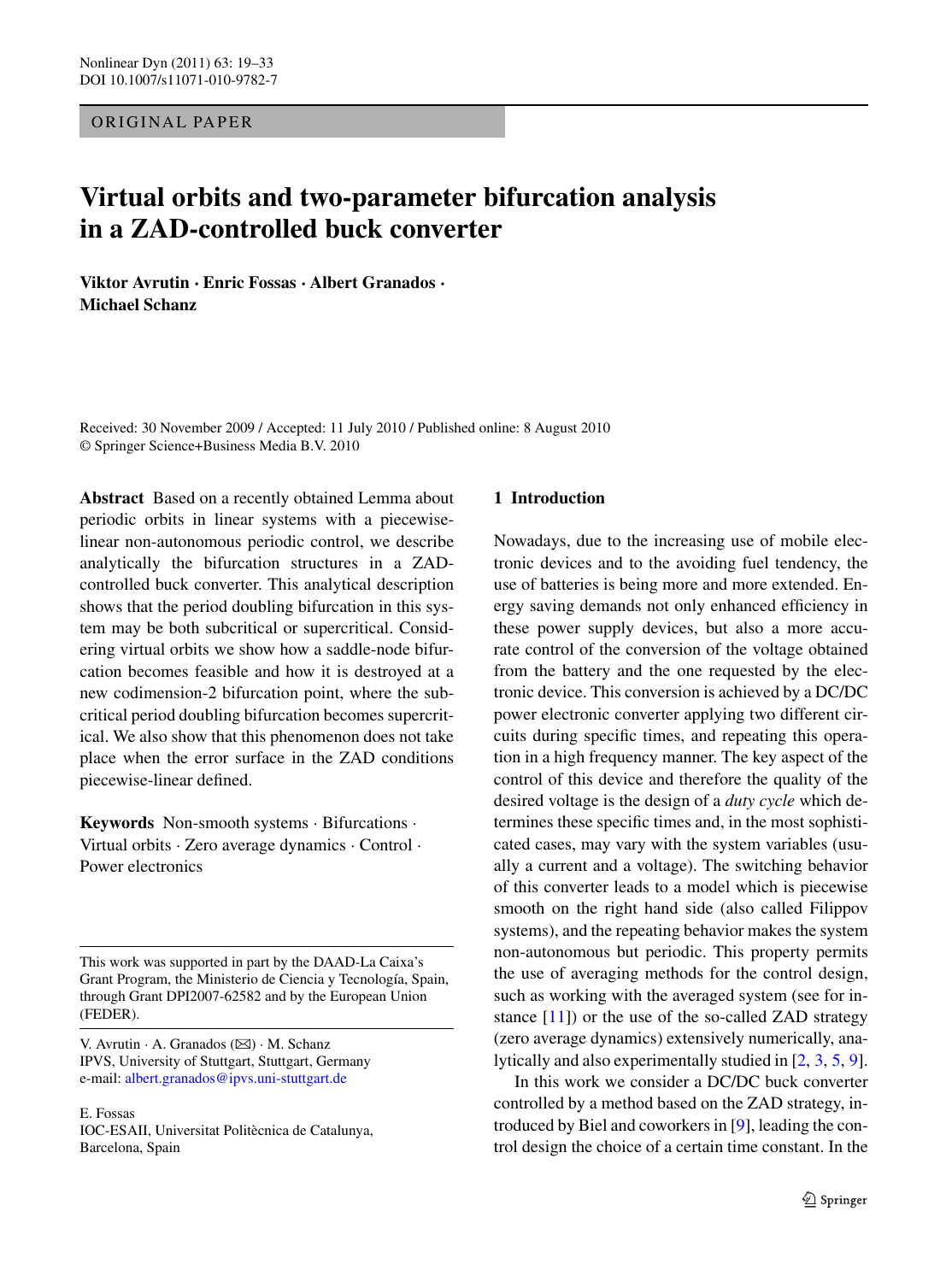two-dimensional parameter space defined by this time constant and the desired constant voltage not only phenomena typical for smooth systems as period doubling bifurcations but also corner collision bifurcations typical for non-smooth systems occur.

The interactions of smooth and non-smooth bifurcation phenomena has drawn the attention of many researchers and led them to investigate this kind of systems. Many authors investigating smooth and nonsmooth bifurcation phenomena use the buck converter as paradigm (we refer to [[8\]](#page-14-5) for a comprehensive overview about the state of the art in this field). Recent studies [\[4](#page-14-6), [10](#page-14-7)] performing a two-parameter bifurcation analysis of the ZAD-controlled buck converter show, that this parameter space has a rich and complex structure.

These studies focused on the use of two different control laws. The first one (*transcendental ZAD condition*) needs the duty cycle to be calculated through a transcendental equation which has to be solved at each step, but permits the use of theoretical results to perform an analytical study of the bifurcations [[10\]](#page-14-7). The second one (*algebraic ZAD condition*) leads to an algebraic expression for the suitable duty cycle which permits an easier implementation in hardware and for simulations proposes, but the bifurcation phenomenon has to be investigated mainly numerically [\[4](#page-14-6)].

The period doubling and corner collision bifurcation curves reported in both works present qualitative differences. In [[10\]](#page-14-7) both curves cross at three codimension-2 bifurcation points leading them to change their relative position (as shown below in Fig. [3](#page-4-0)). By contrast, in [\[4](#page-14-6)] only two of these points exist so that the period doubling bifurcation curve remains on the right hand side of the corner collision bifurcation in the whole parameter space. Following [\[10](#page-14-7)], we present in this work analytical results showing that the period doubling bifurcation may be supercritical or subcritical leading the orbits emerging at this bifurcation to be stable or unstable, respectively, in different regions of the parameter space. By contrast to this, we show also that when using the algebraic ZAD condition, the period doubling bifurcation is supercritical for all parameter values. When dealing with the transcendental ZAD condition, we demonstrate that the transition from the supercritical to the subcritical period doubling bifurcation is associated with a saddle-node bifurcation. The saddle-node bifurcation curve originates from a point at the corner collision bifurcation curve and is destroyed where it collides with the period doubling curve. The characteristics of this bifurcation curve not only permits us to detect a new codimension-2 bifurcation point but also to explain the behavior of 2-periodic orbits near the other points of this type.

The saddle-node bifurcation leads us to distinguish between *feasible* and *virtual* orbits. Moreover, stable virtual 2-periodic solutions permit us to justify the existence of saturated 2-periodic orbits after the corner collision bifurcation, that is, 2-periodic orbits without switching behavior in one sampling period.

<span id="page-1-0"></span>This paper is organized as follows. In Sect. [2](#page-1-0) an introduction to the system and the ZAD condition is given. In Sect. [3](#page-3-0) we present a brief review of the previous results, introduce the concept of virtual and feasible orbits and state our main results. In Sect. [4](#page-11-0) we discuss numerical simulations in order to confirm the analytical results, and compare them additionally with the ones obtained when using the algebraic ZAD condition. Finally we conclude in Sect. [5.](#page-13-0)

#### **2 System description and ZAD strategy**

Let us consider the electronic power converter shown schematically in Fig. [1](#page-1-1). This kind of device is called a DC/DC buck converter as it reduces a certain input voltage  $E$  to another certain voltage  $v<sub>o</sub>$  which is desired to follow a reference signal *ω*ref which can be constant or not  $[12, 13]$  $[12, 13]$  $[12, 13]$  $[12, 13]$ .

As one can see in Fig. [1,](#page-1-1) the circuit is regulated by a PWM (Pulse Width Modulator) block which switches the system between two topologies shown in Fig. [2.](#page-2-0) System is in topology *A* (Fig. [2](#page-2-0)(a)) during a specific time  $T_{on} = dT$ , while it is in topology *B* during  $T_{off} =$  $(1-d)$  *T* seconds. This is repeated every *T* seconds so that, if the parameter *d* is constant, then the system has a periodic behavior.

<span id="page-1-1"></span>

**Fig. 1** Schematic representation of the investigated system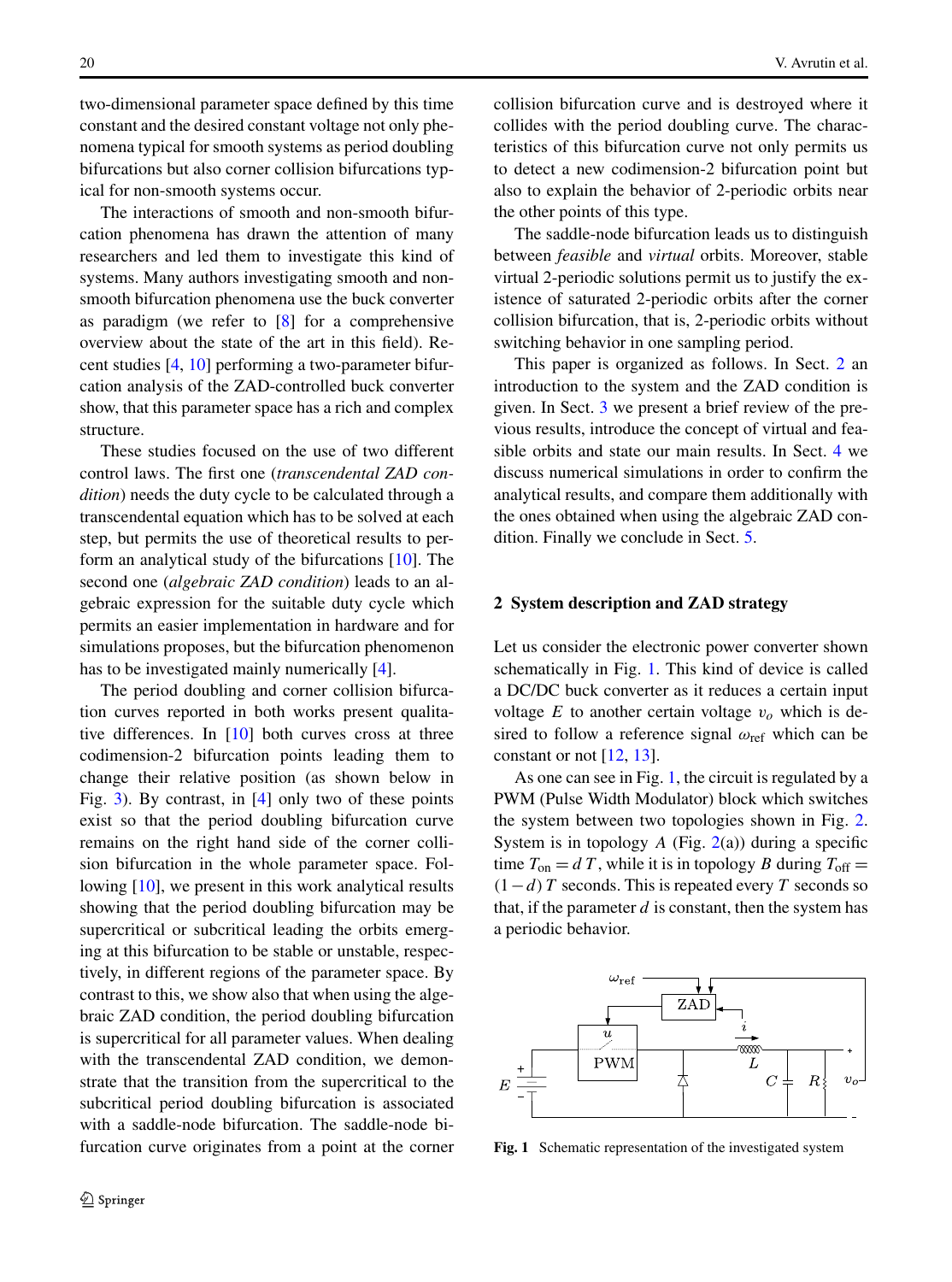<span id="page-2-0"></span>

**Fig. 2** Switching topologies for the buck converter

Besides the values of the inductor (*L*), capacitor (*C*) and resistor (*R*), the key of the control design in order to make  $v<sub>o</sub>$  follow the reference signal  $\omega_{ref}$  is the value of the parameter *d*. There are many ways to design a control method solving this control problem. The method we consider here is proposed by [\[9](#page-14-4)]. It is called ZAD (Zero Average Dynamics) and its goal is to achieve the zero average difference between the output  $v<sub>o</sub>$  and the desired voltage  $\omega_{ref}$  and their derivatives in each period *T* .

#### 2.1 System equations

Let  $i$  and  $v_0$  be the current through the inductor and the voltage across the capacitor, also the output voltage, respectively. Taking

$$
x_1 = \frac{1}{E}v_o, \qquad x_2 = \sqrt{\frac{L}{C}}\frac{1}{E}i
$$

as state variables and rescaling time as

$$
t = \frac{\tau}{\sqrt{LC}},
$$

the dimensionless system equations can be written in matrix form as

$$
\dot{x} = Ax + u,\tag{1}
$$

where  $x = (x_1, x_2)^T$ ,

$$
A = \begin{pmatrix} -\gamma & 1 \\ -1 & 0 \end{pmatrix}, \qquad \gamma = \frac{1}{R} \sqrt{\frac{L}{C}}
$$

and the function

$$
u = \begin{cases} B_1 & \text{if } k \le t \le k \le \frac{1}{2} \le d, \\ B_2 & \text{if } k \le \frac{1}{2} \le k \le (k+1) \le \frac{1}{2} \le d, \\ B_1 & \text{if } (k+1) \le k \le k \le (k+1) \le k \end{cases} \tag{2}
$$

models a central PWM with  $B_1 = (0, 1)^T$ ,  $B_2 = (0, 0)^T$ and duty cycle *d* during the sampling period *k T* . As one can see from ([2\)](#page-2-1), the value *d* must be in the *feasible interval* [0, 1]. Hereby the value  $d = 0$  corresponds to  $u = B_2$  (topology B) whereas  $d = 1$  corresponds to *u* = *B*<sub>1</sub> (topology A) for *t* ∈ [ $kT$ ,  $(k + 1)T$ ]. We will say that the system gets *saturated* if one of these situations occurs.

# 2.2 Poincaré map

In order to cover a deeper analysis of the systems behavior, like existence of periodic orbits and bifurcation curves, it is useful to consider the Poincaré map instead of the original flow. As system ([1\)](#page-2-2) is nonautonomous but periodic, we can define the Poincaré map as the stroboscopic mapping  $P(x_0) := \Phi(T, x_0)$ , where  $\Phi(t, x_0)$  is the flow of system ([1\)](#page-2-2) verifying  $\Phi(0, x_0) = x_0$ .

<span id="page-2-5"></span>As explained in  $[10]$  $[10]$ , one can additionally take benefit of the linearity of the system  $(1)$  $(1)$  to piecewiseintegrate it and obtain an explicit expression for the Poincaré map

$$
P(x_0, d) = e^{AT} x_0 + (e^{AT} - I)A^{-1}B_1
$$
  
+ 
$$
(e^{ATd/2} - e^{AT(1-d/2)})A^{-1}B_1.
$$
 (3)

<span id="page-2-6"></span>Note that *n*-periodic orbits of this map discussed in the following are associated with *nT* -periodic orbits of the original flow. Especially, a fixed point of the Poincaré map corresponds to a *T* -periodic orbit of the original flow.

# <span id="page-2-2"></span>2.3 ZAD strategy

<span id="page-2-3"></span>As it has been explained in the introduction, in order to make the output of the system  $v<sub>o</sub>$  to follow a certain desired signal  $w_{ref} > 0$ , one can use the ZAD strategy. Setting  $v_{ref} = w_{ref}/E$  and using the dimensionless variables, as in  $[6, 7]$  $[6, 7]$  $[6, 7]$  $[6, 7]$  and  $[14]$  $[14]$ , one first defines the error surface

<span id="page-2-4"></span><span id="page-2-1"></span>
$$
s(t) := (x_1(t) - v_{ref}) + k_s(\dot{x}_1 - \dot{v}_{ref}),
$$
\n(4)

where parameter  $k<sub>s</sub>$  is a time constant associated with first order dynamics of the error surface  $s(t) = 0$ . Taking into account that our choice here is to consider *v*ref as a constant,  $(4)$  $(4)$  can be simplified as

$$
s(t) = (x_1(t) - v_{\text{ref}}) + k_s \dot{x}_1.
$$
 (5)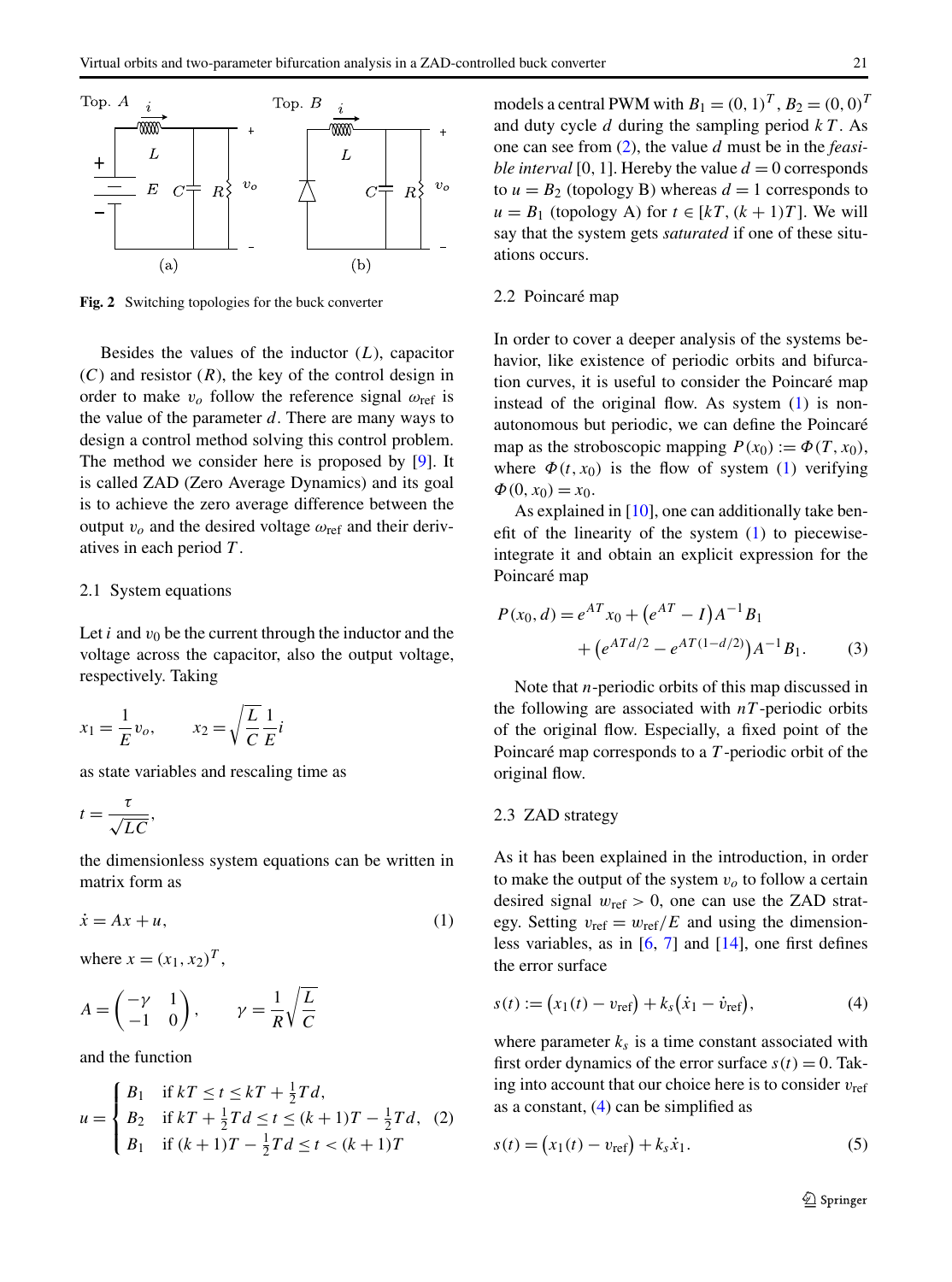Once  $s(t)$  is defined, the ZAD strategy consists on finding the appropriate value of the duty cycle *d* for which the function  $s(t)$  has zero average at each iteration, that is

$$
\int_{kT}^{(k+1)T} s(t) dt = 0, \quad \forall k \in \mathbb{Z}.
$$
 (6)

Note, that solving  $(6)$  $(6)$  in each iteration corresponds to the closed loop control design which causes the duty cycle *d* to depend on the state variables at time *kT* . In the following, this *k*-dependent duty cycle will be denoted as  $d_k$ . As proposed in  $[10]$  $[10]$ , in order to obtain an analytical expression for  $d_k$  one has to rewrite the function  $s(t)$  in terms of the flow.

Eliminating  $\dot{x}_1$  in ([5\)](#page-2-4) using ([1\)](#page-2-2), it is easy to see that [\(6](#page-3-1)) can be written as the following equation which is transcendental in *dk*

$$
0 = \int_{kT}^{(k+1)T} s(t) dt
$$
  
=  $(1 - \gamma k_s, k_s) \int_0^T \Phi(t, x_0, d_k) dt - v_{\text{ref}}T,$  (7)

where the initial condition  $x_0$  represents the value of the system state variables at time *kT* . The expression of the integral of the flow in [\(7](#page-3-2)) is given by

$$
\int_0^T \Phi(t, x_0, d_k) dt
$$
  
=  $T A^{-1} B_1 d_k + A^{-1} [(e^{AT} - I)(x_0 + A^{-1} B_1)$   
+  $(e^{ATd_k/2} - e^{AT(1-d_k/2)}) A^{-1} B_1].$  (8)

Therefore, ([7\)](#page-3-2) together with [\(8](#page-3-3)) gives an implicit expression which can be solved numerically with respect to  $d_k$  at each sampling period although it increases considerably computation costs. As explained for example in  $[1, 4]$  $[1, 4]$  $[1, 4]$  $[1, 4]$ , in order to avoid solving  $(7)$  $(7)$  and [\(8](#page-3-3)) and to reduce the complexity of the hardware implementation, one can replace the error surface  $s(t)$ defined in ([4](#page-2-3)) by a piecewise-linear function in order to obtain an algebraic expression for the duty cycle

$$
d_k = \frac{2k_s\gamma - 2 + T(\gamma - k_s(\gamma^2 - 1))}{Tk_s}x_1(kT)
$$

$$
- \frac{2k_s + T(1 - k_s\gamma)}{Tk_s}x_2(kT) - \frac{2v_{\text{ref}}}{Tk_s}.
$$
(9)

Note that this strategy uses only the values  $x_1(kT)$  and  $x_2(kT)$  at the beginning of the sampling period in<span id="page-3-1"></span>stead of using the solution  $x_1(t)$  in the whole interval  $[kT, (k+1)T]$ .

As studied in [[1\]](#page-14-13), the average error committed between the real output and the desired one when using this condition is completely acceptable from a practical point of view. However, as we will numerically show in Sect. [4,](#page-11-0) this leads to some differences with the transcendental one.

<span id="page-3-0"></span>From now on, as we will mainly follow [\[10](#page-14-7)], we will refer to the transcendental ZAD condition [\(6\)](#page-3-1) just as ZAD condition.

## <span id="page-3-2"></span>**3 Bifurcation analysis**

#### 3.1 Periodic orbits

The strongest foundation of almost all analytical results concerning periodic orbits discussed below is given by the following Lemma:

<span id="page-3-3"></span>**Lemma 1** (Fossas et al.) *Given a linear system*  $\dot{x}$  = *Ax* + *u where A is hyperbolic*, *u is piecewise-linear and L*-periodic, such that  $\int_0^L u(t) dt = 0$ , then there *exists a unique L-periodic solution*  $x = x_p(t)$  *such that*  $\int_0^L x_p(t) dt = 0$ .

<span id="page-3-4"></span>A proof of the Lemma can be found in [[10](#page-14-7)].

Applying a change of variables one can see that the previous Lemma implies the existence of a unique *T*-periodic solution with  $d = v_{ref} = const$  which fulfills the ZAD condition (see  $[10]$  $[10]$  for details). The initial condition  $x_0^*$  for this unique *T*-periodic orbit can be found solving the equation

$$
P(x_0, d) = x_0,\t(10)
$$

which explicit expression can be found in [\[10](#page-14-7)].

<span id="page-3-6"></span>Notice that this result can be extended to *nT* -periodic solutions as follows. Denoting by

<span id="page-3-5"></span>
$$
\overbrace{x_i^*, \dots^*}_{i, (d_1, \dots, d_n)}^{\text{n times}} \tag{11}
$$

the *i*th iterated of the Poincaré map of an *n*-periodic orbit with duty cycles  $(d_1, \ldots, d_n)$ , the initial condition  $x_{0,(d_1,...,d_n)}^{*...*}$  of this orbit is given by the solution of

$$
P^{n}(x_0, d_1, \dots, d_n) = x_0,
$$
\n(12)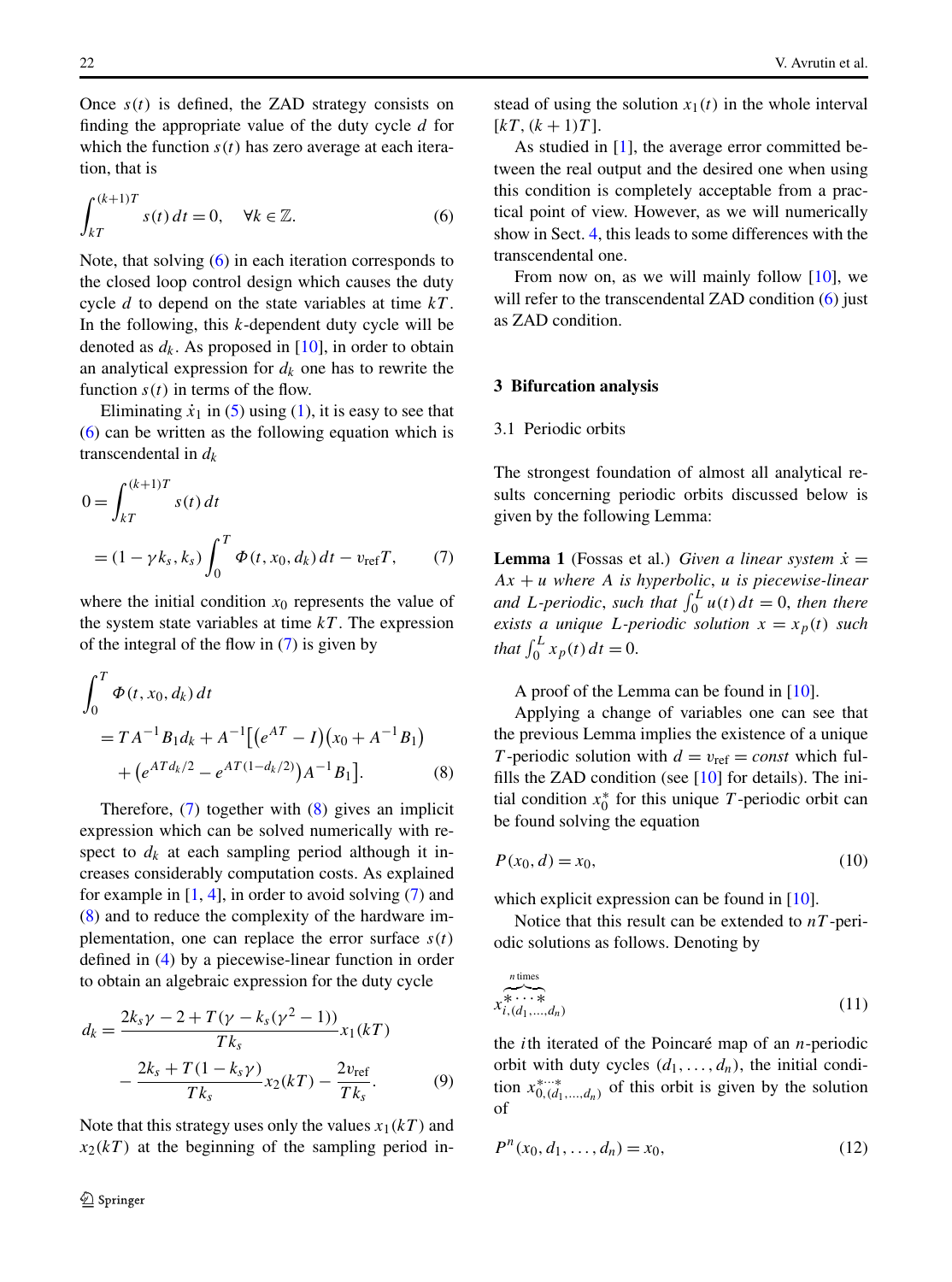where  $P^n(x_0, d_1, ..., d_n) = P(P(...P(x_0, d_1)),$  $\dots, d_n$ )). Applying the Lemma with  $L = nT$ , it is shown in [\[10\]](#page-14-7) that the unique *nT* -periodic orbit with initial conditions  $x_{0,(d_1,...,d_n)}^{*...*}$  satisfies the ZAD condition in the whole interval *nT* if

$$
\sum_{i=1}^{n} d_i = n v_{\text{ref}}.\tag{13}
$$

In order to guarantee that the ZAD condition is satisfied in each iteration, [\(7](#page-3-2)) has to be ensured only for  $k = 1, \ldots, n-1$ , as it will be automatically fulfilled in the remaining iteration due to condition ([13\)](#page-4-1).

As it will be useful below, we give here the corresponding results for the case  $n = 2$ . In this case the initial condition is given by

$$
x_{0,(d_1,d_2)}^{**} = \left(-e^{2AT} + e^{AT(2-d_1/2)} - e^{AT(1+d_1/2)}\right)
$$

$$
+ e^{AT(1-d_2/2)} - e^{ATd_2/2} + I\right)
$$

$$
\times \left(e^{2AT} - I\right)A^{-1}B. \tag{14}
$$

As explained above, the ZAD strategy is fulfilled in both iterations of the 2-periodic orbit if both duty cycles  $d_1$  and  $d_2$  satisfy the equations

$$
(1 - \gamma k_s, k_s) \int_0^T \Phi(t, x_{0, (d_1, d_2)}^{**}, d_1) dt - v_{\text{ref}} T = 0,
$$
\n(15)

$$
(1 - \gamma k_s, k_s) \int_T^{2T} \Phi(t, x_{1, (d_1, d_2)}^{**}, d_2) dt - v_{\text{ref}} T = 0.
$$
\n(16)

However, using  $L = 2T$ , the Lemma implies that only one of the ([15\)](#page-4-2) and [\(16](#page-4-3)) needs to be solved. After one of the values  $d_1$ ,  $d_2$  is calculated, the other one results from the condition

$$
d_1 + d_2 = 2v_{\text{ref}}.\t(17)
$$

Note that, as the above Lemma can not be applied, a similar analytical procedure is not possible when using the algebraic ZAD condition. This is why a comparison between both methods will be performed numerically in Sect. [4](#page-11-0).

## 3.2 Period doubling and corner collision bifurcations

As already reported in  $[10]$  $[10]$ , system  $(1)$  $(1)$  undergoes two bifurcations, a usual period doubling and a corner collision bifurcation.

<span id="page-4-1"></span>

<span id="page-4-4"></span><span id="page-4-0"></span>**Fig. 3** Period doubling (*pd*) and corner collision (*cc*) bifurcation curves as reported in  $[10]$ . Here and in subsequent figures and simulations, the chosen parameters are  $\gamma = 0.35$  and  $T = 0.1767$ 

<span id="page-4-2"></span>The period doubling bifurcation can be detected using the condition that one of the eigenvalues of the Jacobian of the Poincaré map evaluated at the fixed point equals minus one. So, the expression

$$
\det(DP(x_0^*, d) + I) = 0,\t(18)
$$

<span id="page-4-5"></span><span id="page-4-3"></span>where  $x_0^*$  represents the solution of [\(10](#page-3-4)) and  $d = v_{ref}$  in order to verify the ZAD condition, leads to the period doubling bifurcation curve. This bifurcation is mentioned in [[10\]](#page-14-7) to be a subcritical period doubling. In fact, as we will demonstrate below, it may be a subcritical or supercritical period doubling bifurcation depending on the value of  $v_{\text{ref}}$ . One of our main goals is to explain how the system undergoes the transition from one case to the other one and which are the differences of the behaviors in both cases. In addition, it will also be shown in Sect. [4](#page-11-0) that the period doubling bifurcation is supercritical for all values of *v*ref when using the algebraic ZAD condition.

With regard to the corner collision bifurcation, as it is explained in [\[4](#page-14-6)], it occurs when one of the duty cycles of a 2-periodic orbit reaches the values  $d = 1$ or  $d = 0$  and the periodic orbit saturates. On the other hand, the Lemma applied to a 2*T* -periodic orbit implies  $d_1 + d_2 = 2v_{ref}$  in order to satisfy the ZAD condition in the whole 2*T* period. Therefore, a saturated behavior with the duty cycles  $(1, d_2)$  is possible if  $v_{ref} \in [\frac{1}{2}, 1]$  and with the duty cycles  $(d_1, 0)$  if  $v_{\text{ref}} \in [0, \frac{1}{2}]$ . Consequently, the corner collision curve can be calculated for  $v_{\text{ref}} \ge \frac{1}{2}$  by [\(7](#page-3-2)) using initial condition  $x_{0,(1,d_2)}^{**}$ ,  $d_1 = 1$  and  $d_2 = 2v_{\text{ref}} - 1$ . For  $v_{\text{ref}} \leq \frac{1}{2}$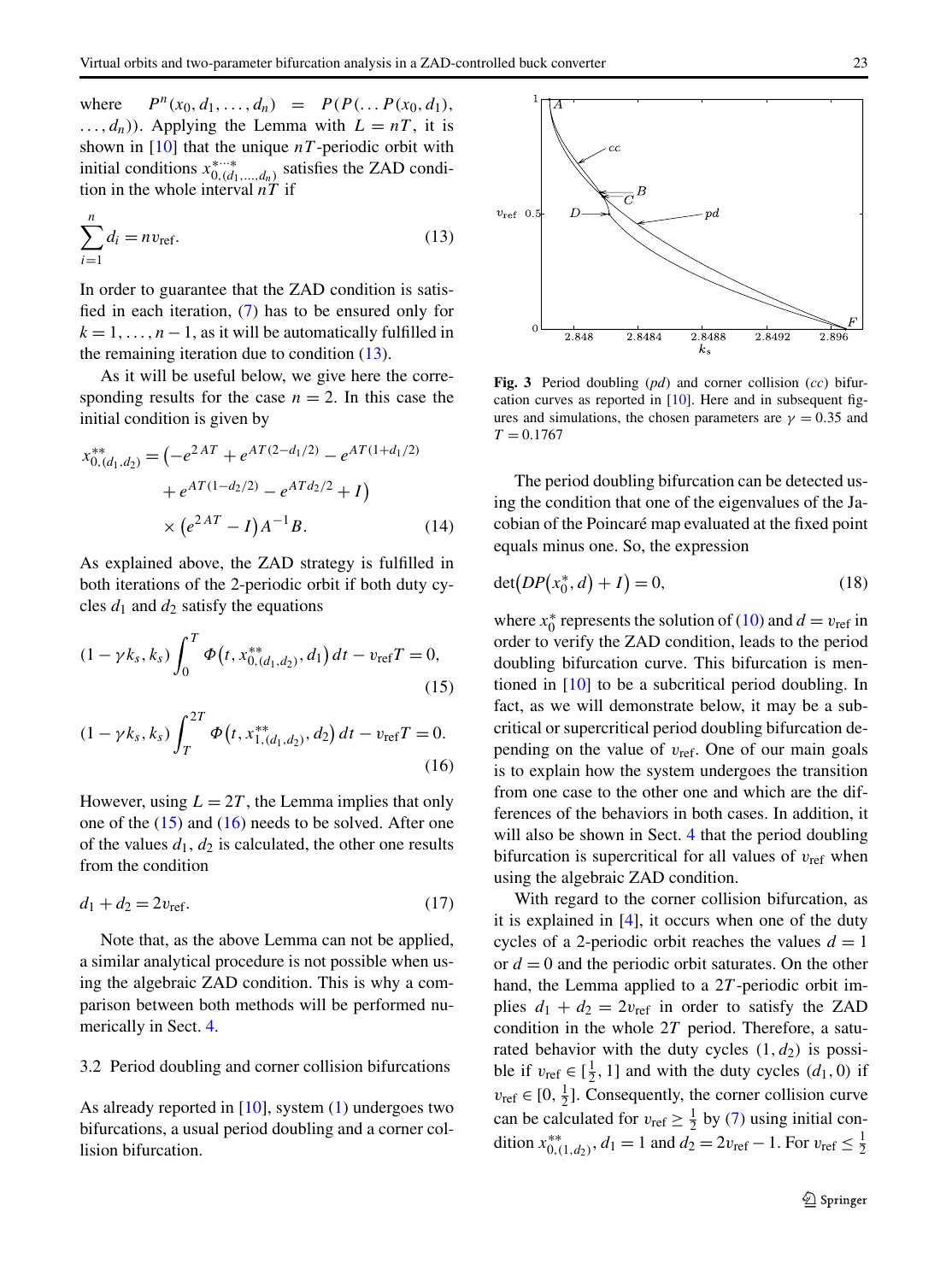

<span id="page-5-1"></span>**Fig. 4** Subcritical and supercritical period doubling bifurcation at  $v_{\text{ref}} = 0.7$  (a) and  $v_{\text{ref}} = 0.3$  (b). *Solid* and *dashed curves* correspond to stable and unstable solutions, respectively

this bifurcation curve results from the same equation with the initial condition  $x_{0,(d_1,0)}^{**}$ ,  $d_1 = 2v_{\text{ref}}$  and  $d_2 =$ 0. The initial conditions  $x_{0,(1,d_2)}^{**}$  and  $x_{0,(d_1,0)}^{**}$  can be found setting  $d_1 = 1$  and  $d_2 = 0$ , respectively, in [\(14](#page-4-4)).

As a consequence, the corner collision bifurcation curve is piecewise-defined. The point *D* located at  $v_{\text{ref}} = \frac{1}{2}$  separates the pieces of this curve defined by different saturation conditions. Note that the corner collision bifurcation curve is non-smooth at this point.

Figure [3](#page-4-0) shows the period doubling and the corner collision bifurcation curves described above. As one can see, there exists a crossing point,  $C = (k_s^C, v_{\text{ref}}^C)$ , between both curves for which both bifurcations occur at the same values of  $k_s$  and  $v_{\text{ref}}$ . As mentioned above, the period doubling bifurcation is either subcritical or supercritical, depending on the value of  $v_{\text{ref}}$ , as shown<sup>[1](#page-5-0)</sup> in Fig. [4](#page-5-1) for values of  $v_{ref}$  sufficiently far from  $v_{ref}^C$ .

<span id="page-5-0"></span>As we will demonstrate below, although *C* does not separate these two behaviors, it is a codimension-2 bifurcation point and plays an important role for the description of the system's dynamics in the parameter space. On the other hand, points *A* and *F* are also codimension-2 points where also both bifurcations occur at the same values of  $v_{ref}$  and  $k_s$ . However, as it will be clear from further explanations, 2-periodic orbits created by the period doubling at these points are immediately destroyed by the corner collision bifurcation.

Regarding the codimension-2 bifurcation point  $B = (k_s^B, v_{\text{ref}}^B)$ , it is not given by a crossing point between both curves as will be discussed below.

### 3.3 Virtual, feasible and saturated periodic orbits

So far, we considered only orbits located at the feasible domain  $d \in [0, 1]$ . In order to explain the transition between the situations shown in Figs.  $4(a)$  $4(a)$  and (b), let us neglect the saturation condition and state the next

**Definition** A  $(d_1, d_2)$  2-periodic orbit of the Poincaré map ([3\)](#page-2-5) is said to be *feasible* if  $0 \le d_i \le 1$  for  $i = 1, 2$ . It is said to be *virtual* or *not feasible* otherwise.

<span id="page-5-2"></span>In order to obtain both feasible and virtual orbits let us vary  $d_1$  in [ $v_{ref}$ ,  $d_{max}$ ], with some  $d_{max} > 1$ . Obtaining  $d_2$  from ([17\)](#page-4-5) and  $k_s$  from [\(15](#page-4-2)) or [\(16](#page-4-3)), we get for  $v_{\text{ref}} > v_{\text{ref}}^B$  the bifurcation diagram shown in Fig. [5](#page-6-0)(a) where both feasible and virtual orbits are presented. There one can see that the branches of the 2-periodic solution can be better approximated by a fourth-order polynomial instead of a typical parabola. This polynomial can be written as

$$
-k_s(d) = a_4(d - v_{ref})^4 + a_2(d - v_{ref})^2 + a_0,
$$
 (19)

and is symmetric with respect to the line  $d = v_{ref}$ . Although the coefficients  $a_0$ ,  $a_2$  and  $a_4$  depend on  $v_{\text{ref}}$ , in the parameter region we consider the coefficient *a*<sup>4</sup> is always positive. Point *M* located at the line  $d = v_{ref}$ corresponds to the period doubling bifurcation. Hence, the type of this bifurcation depends on the sign of *a*2.

<sup>&</sup>lt;sup>1</sup>Notice that if the ZAD condition is fulfilled, then the behavior of the duty cycle *d* is more significant for the control strategy than the values of the current and voltage. Due to this we show in Fig. [4](#page-5-1) and all bifurcation diagrams below the behavior of *d*.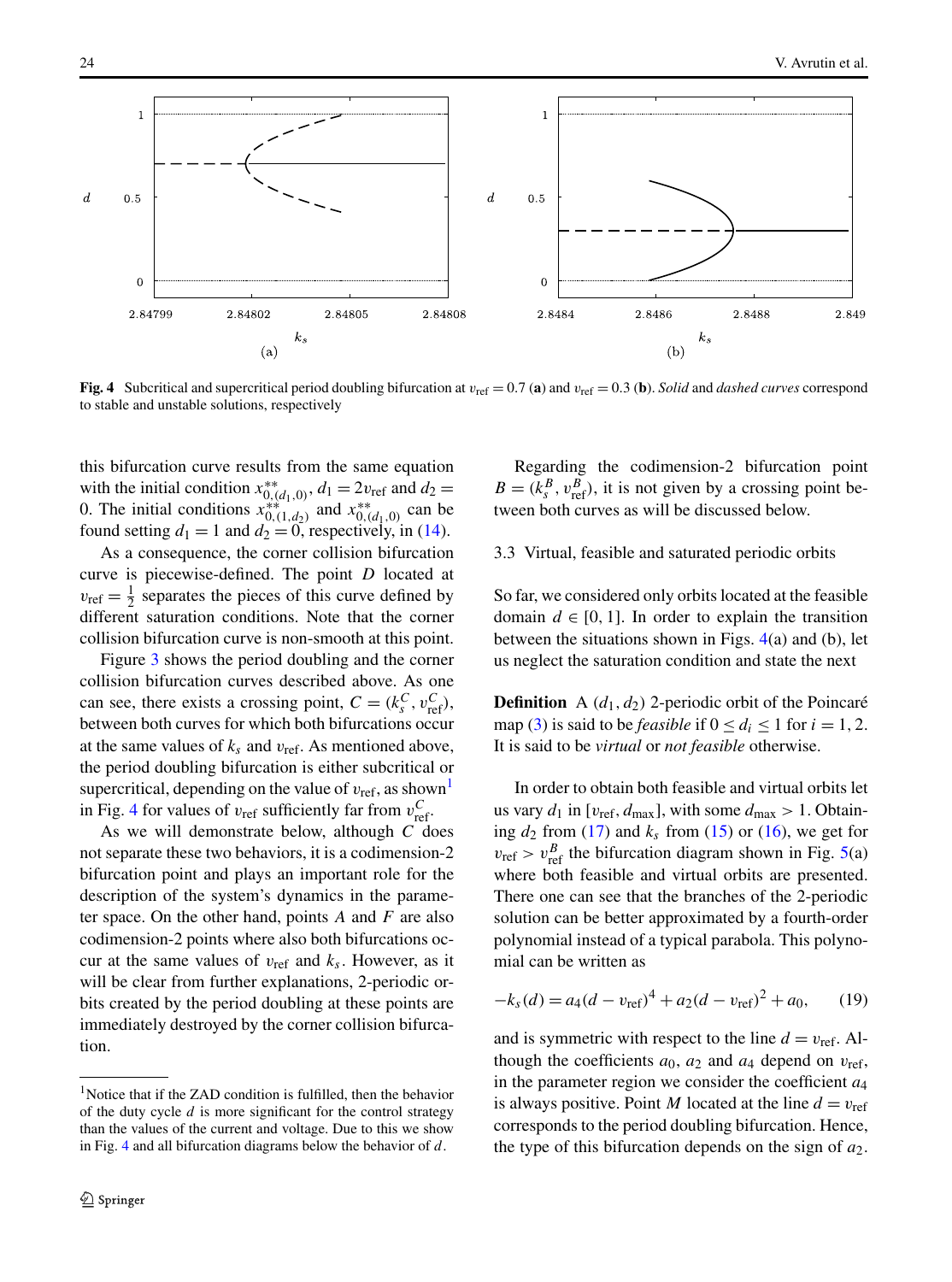

<span id="page-6-0"></span>**Fig. 5** (a) Bifurcation diagram showing both feasible and virtual orbits for  $v_{\text{ref}} = 0.7$ . (b) Critical eigenvalue of  $DP^2(x_{0,(d_1,d_2)}^{**})$ . *Solid* and *dashed curves* represent, respectively, stability and instability, *black* and *gray curves* show feasible and virtual orbits, respectively

For  $a_2 > 0$  the bifurcation is supercritical while for  $a_2$  < 0 it is subcritical. In this last case, the function [\(19](#page-5-2)) has two additional minima,  $m_1$  and  $m_2$  as shown in Fig.  $5(a)$  $5(a)$ . Obviously, these points represent a saddlenode bifurcation, but as they are located outside the feasible domain  $d \in [0, 1]$  the orbits emerging at these bifurcations are virtual.

The corresponding evolution of the critical eigenvalue of  $DP^2(x_{0,(d_1,d_2)}^{**})$  $DP^2(x_{0,(d_1,d_2)}^{**})$  $DP^2(x_{0,(d_1,d_2)}^{**})$  is shown in Fig. [5\(](#page-6-0)b).<sup>2</sup> Notice that this eigenvalue reaches  $+1$  not only at the period doubling but also at a saddle-node bifurcation.

In the situation shown in Fig.  $5(a)$  $5(a)$ , the stable branch remains virtual for all parameter values, whereas the unstable branch reaches the domain [0*..*1] and becomes feasible via a corner collision bifurcation. Obviously, a variation of *v*ref not only influences the location of the points  $m_1$ ,  $m_2$  with respect to the feasible domain [0*..*1] permitting the stable 2-periodic orbits to become feasible (or to "appear"), but also the shape of the fourth-order polynomial leading the system to different dynamical behaviors. Especially, it is possible that for some other values of  $v_{ref}$  the coefficient  $a_2$ changes its sign and the polynomial ([19\)](#page-5-2) loses its local minima  $m_1$  and  $m_2$  and therefore the saddle-node bifurcation will be destroyed.

<span id="page-6-1"></span>The situation shown in Fig.  $5(a)$  $5(a)$  leads us immediately to the following observation. In the right part of this figure the fixed point is stable and, assuming that no other bifurcation occur between the considered ones, the initial values from the complete feasible interval [0*,* 1] converge to this fixed point. Then the question arises what is the asymptotic dynamics of the system in the left part of the figure, that means in case that the fixed point is unstable. To explain that we have to notice that in this case there exists a stable virtual 2-periodic orbit. Although this orbit is not feasible, it has a basin of attraction and may therefore influence the dynamics. Especially, on the left side of the period doubling bifurcation (point *M* in Fig. [5](#page-6-0)) all typical initial values from the interval [0*,* 1] are attracted by this virtual orbit. However, as the orbits can not leave the feasible interval, they "stick" at its boundary forming a saturated 2-periodic orbit. It is worth noticing that in general the saturated orbits do not represent an invariant set of the underlying flow and emerge only because the orbits have to remain within the feasible domain. As a consequence, these saturated orbits can not be unstable.<sup>[3](#page-6-2)</sup> As one can clearly see in Fig.  $5(a)$  $5(a)$ , between the period doubling bifurcation and the saddle-node bifurcation the stable fixed point coexists with the stable virtual 2-periodic orbit. To explain which behavior can be observed in this case, note that the basins of attraction of these solutions are separated by the unstable 2-periodic orbit. Therefore, two situations are possible. If the unstable 2-periodic orbit is feasible (on the

<sup>&</sup>lt;sup>2</sup>One can obtain an analytical expression for  $DP^2(x_{0,(d_1,d_2)}^{**})$ from ([12](#page-3-5)) taking into account that  $d_1$  and  $d_2$  depend on  $x_0$  via the ZAD condition at each iteration and applying twice the Implicit Function Theorem.

<span id="page-6-2"></span><sup>&</sup>lt;sup>3</sup>Note that the behavior in the non-generic cases  $v_{\text{ref}} = 0$  and *v*ref = 1 is different. In this case the fixed point is located at the boundary of the feasible domain and may be stable or unstable.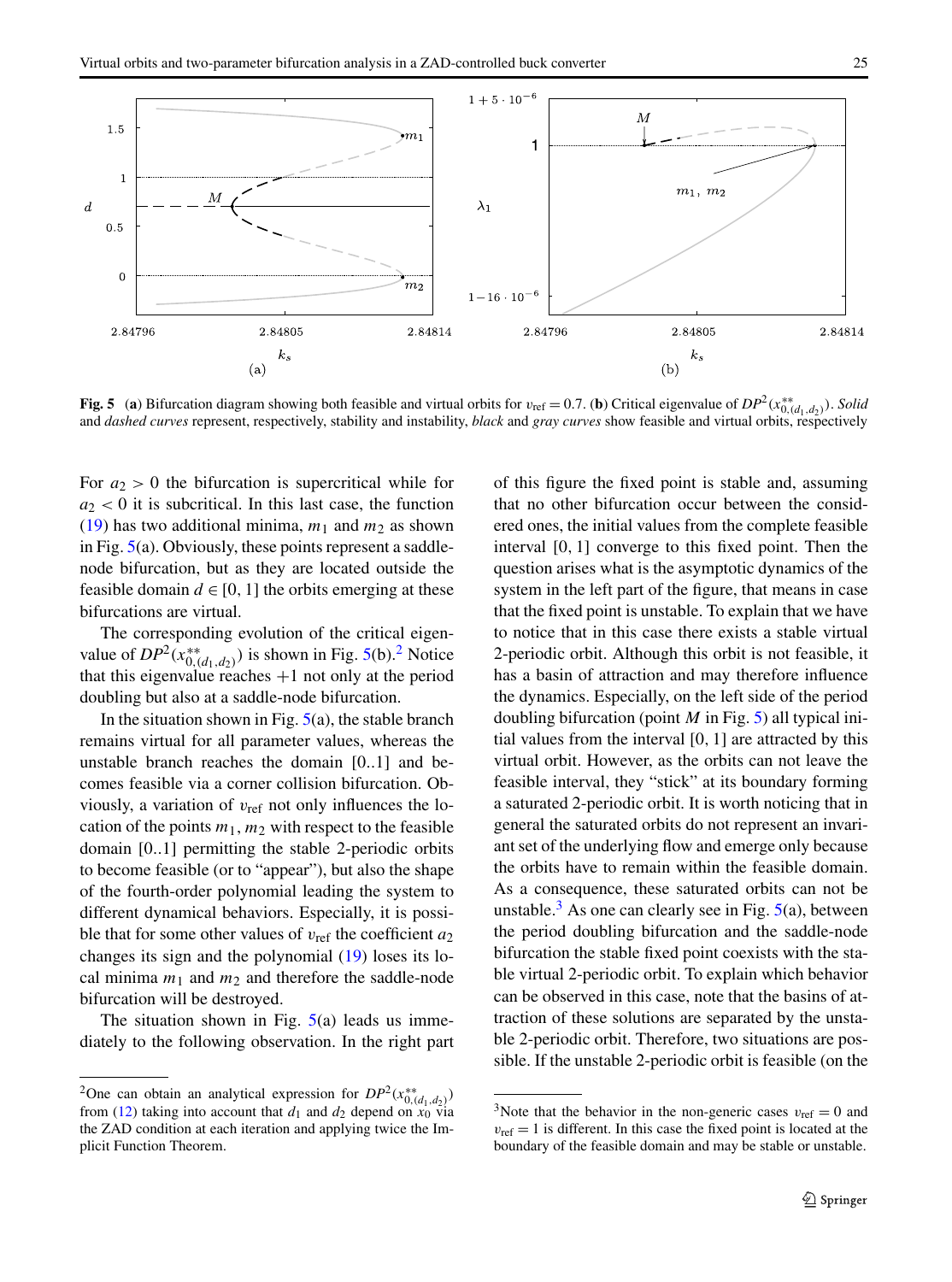

<span id="page-7-0"></span>**Fig. 6** Period doubling (*pd*), corner collision (*cc*) and feasible saddle-node (*sn*) bifurcation curves. The bifurcation diagrams along the lines marked with  $cs_i$ ,  $i = 1..8$ , are shown in Fig. [7](#page-8-0). *Inset* shows the *dashed rectangle* enlarged

left side of the corner collision bifurcation), the stable fixed point coexists with a stable saturated 2-periodic orbit. By contrast, if the unstable 2-periodic orbit is virtual (on the right side of the corner collision bifurcation), the basin of attraction of the stable 2-periodic orbit does not reach the feasible domain and therefore the stable fixed point represents the only attractor.

To conclude, we state that orbits in the investigated system can be stable or unstable, feasible or virtual, saturated or not. Transitions between all these behaviors are organized by several points in the twodimensional parameter space, as described in the next section.

# 3.4 Bifurcations of virtual and feasible orbits

A variation of *v*ref leads the positions of the point *M* (which corresponds to the period doubling bifurcation) as well as of the points  $m_1$  and  $m_2$  (corresponding to the saddle-node bifurcation) to be changed. Recall that point *M* is located on the symmetry axis of the fourthorder polynomial, which is given by  $d = v_{ref}$ . Consequently, as  $v_{ref} \in (0, 1)$ , the orbits emerging at the period doubling bifurcation are always feasible. Moreover, for suitable values of  $v_{ref}$ , the points  $m_1$  and  $m_2$ may be located in the domain [0*,* 1]. In this case, the orbits undergoing the saddle-node bifurcation are also feasible.

In Fig. [6](#page-7-0) additionally to the period doubling and corner collision bifurcation curves also the curve of the saddle-node bifurcation involving feasible orbits is shown. Several characteristic situations of the 2-periodic orbits depending on the shape and location of the fourth-order polynomial are shown in Fig. [7](#page-8-0) corresponding to the cross-sections labeled in Fig. [6](#page-7-0). Note that Fig. [7](#page-8-0) shows also the saturated orbits which occur if the basin of attraction of the stable virtual 2-periodic orbits reaches the feasible domain, as discussed above.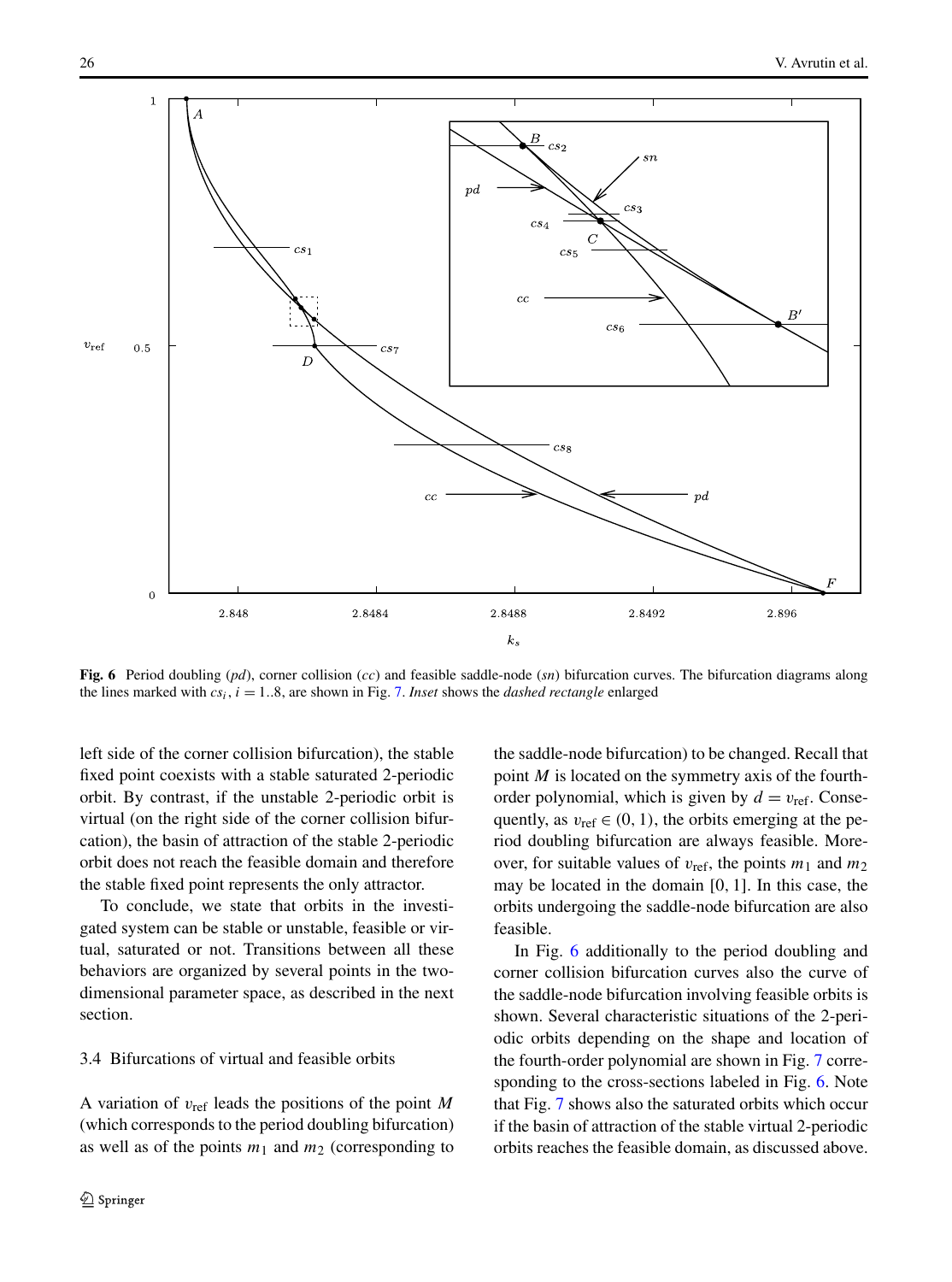

<span id="page-8-0"></span>**Fig. 7** Bifurcation diagrams corresponding to lines labeled as *csi*, *i* = 1*..*8, in Fig. [6](#page-7-0). Saturated orbits are also shown. Period doubling (*pd*), corner collision (*cc*) and saddle-node (*sn*) bifurcations are marked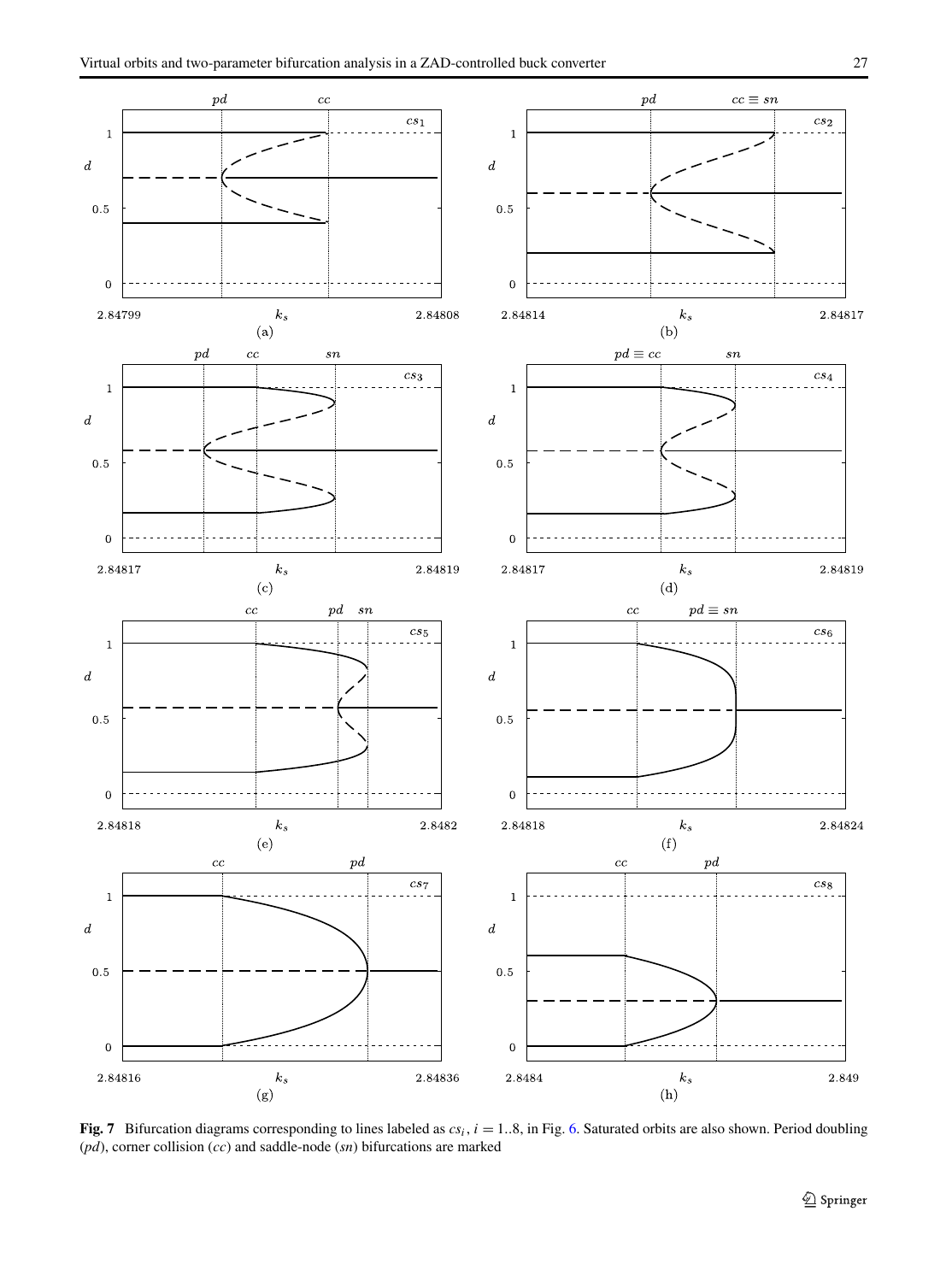First of all, the position of the point *M* leads us to discuss two different behaviors below and above point *D* in Fig. [6](#page-7-0).

#### *Point D*

Due to the symmetry of the fourth-order polynomial with respect to the horizontal line  $d = v_{ref}$ , the corner collision bifurcations are different in the cases  $v_{\text{ref}} > \frac{1}{2}$ and  $v_{\text{ref}} < \frac{1}{2}$ . In the first case, 2-periodic orbits become virtual due to the collision of its upper branch with the upper boundary of the feasible region  $d = 1$ , and one duty cycle of the 2-periodic orbit equals one (the orbit saturates to one). This situation is shown in Figs. [7](#page-8-0)(a)–(f). By contrast, if  $v_{ref} < \frac{1}{2}$ , the lower branch of the 2-periodic orbit collides with the lower boundary of the feasible region and the orbit saturates to zero (Fig.  $7(h)$  $7(h)$ ).

Obviously, there exists a point,  $D = (k_s^D, \frac{1}{2})$ , which separates this two different behaviors and where the two branches of the 2-periodic orbit collide with both boundaries of the feasible region at the same value of  $k<sub>s</sub>$ , so that the orbit after the corner collision bifurcation becomes saturated with duty cycles equal to one and to zero. This case is shown in Fig.  $7(g)$  $7(g)$ , which corresponds to the cross section *cs*<sup>7</sup> in Fig. [6](#page-7-0).

From Fig. [7](#page-8-0) it is also clear, that there exists a value of *v*ref for which the saddle-node bifurcation points,  $m_1$  and  $m_2$ , become feasible. This leads us to discuss the points  $B$  and  $B'$  marked in Fig. [6.](#page-7-0)

# *Points B, B and the saddle-node bifurcation curve*

Recall that in the situation shown in Fig.  $5(a)$  $5(a)$ , the coefficients  $a_4$  and  $a_2$  in [\(19](#page-5-2)) are positive and negative, respectively. As *v*ref decreases, *a*<sup>2</sup> increases so that points  $m_1$ , M and  $m_2$  become closer. As the period doubling bifurcation point *M* remains always in the feasible region, there exists a value of  $v_{\text{ref}}$  for which the points  $m_1$  and  $m_2$  also enter the feasible region so that the orbits emerging at the saddle-node bifurcation become feasible. Therefore, there exists a codimension-2 point labeled as point  $B = (k_s^B, v_{\text{ref}}^B)$ where both the saddle-node and the corner collision bifurcation occur for the same value of  $k_s$ . This situation is shown in Fig. [7](#page-8-0)(b), which corresponds to the cross section *cs*<sup>2</sup> in Fig. [6](#page-7-0).

For the values of  $v_{ref}$  close but below  $v_{ref}^B$ , the saddle-node bifurcation curve becomes feasible and persists until it coincides with the period doubling bifurcation curve at point  $B' = (k_s^{B'}, v_{\text{ref}}^{B'})$  labeled in Fig. [6](#page-7-0). At that point, the coefficient  $a_2$  reaches zero and points  $m_1$ , M and  $m_2$  coincide.

For the values of  $v_{ref}$  decreased further, the coefficient  $a_2$  is positive, and since the coefficient  $a_4$  always remains positive, the fourth-order polynomial [\(19](#page-5-2)) will lose its two minima. Hence, the saddle-node bifurcation curve disappears for  $v_{ref} \le v_{ref}^{B'}$ . Therefore, point  $B'$  is also another codimension-2 bifurcation point where the saddle-node and the period doubling bifurcation occur at the same value of  $k<sub>s</sub>$ . In other words, the unstable 2-periodic orbit is destroyed if  $v_{\text{ref}} \le v_{\text{ref}}^{B'}$ and the period doubling becomes supercritical. This is shown in Fig. [7\(](#page-8-0)f), corresponding to the cross section  $cs_6$  in Fig.  $6$ .

Due to the feasibility of the saddle-node bifurcation points, there exists a region of coexistence of both feasible stable and unstable 2-periodic orbits between points *B* and *B* . This region is bounded by the saddlenode bifurcation curve on the right, and by the period doubling or the corner collision curves on the left, depending on whether  $v_{ref}$  is above or below the labeled point *C*. This last distinction of the left boundaries of the feasible coexistence region leads us to discuss the last point of interest, point *C*.

Note also that as long as 2-periodic orbits are feasible no attractor is located in the virtual region and, therefore, no saturated orbits are possible as shown in Figs.  $7(c)$  $7(c)$ –(h).

#### *Point C*

Once the saddle-node bifurcation points  $m_1$ ,  $m_2$  are located in the feasible region, the point *M* remains on the left of the corner collision bifurcation point where the orbits become saturated (see Fig.  $7(c)$  $7(c)$ ). As  $v_{ref}$ decreases, point *M* tends to move to the right while, on the contrary, the collision of the stable branches of the fourth-order polynomial with the boundaries of the feasible region (corner collision) moves to the left (compare Figs. [7\(](#page-8-0)c), (d) and (e)). Before points *m*1, *M* and *m*<sup>2</sup> coincide as shown in Fig. [7\(](#page-8-0)f), there exists a value of *v*ref for which the corner collision and the period doubling occur for the same value of  $k_s$ . This is the point labeled in Fig. [6](#page-7-0) as point  $C = (k_s^C, v_{ref}^C)$ . A one-dimensional bifurcation diagram through point  $C$  is shown in Fig. [7\(](#page-8-0)d), corresponding to cross section *cs*<sup>4</sup> in Fig. [6](#page-7-0). For *v*ref decreasing further, the re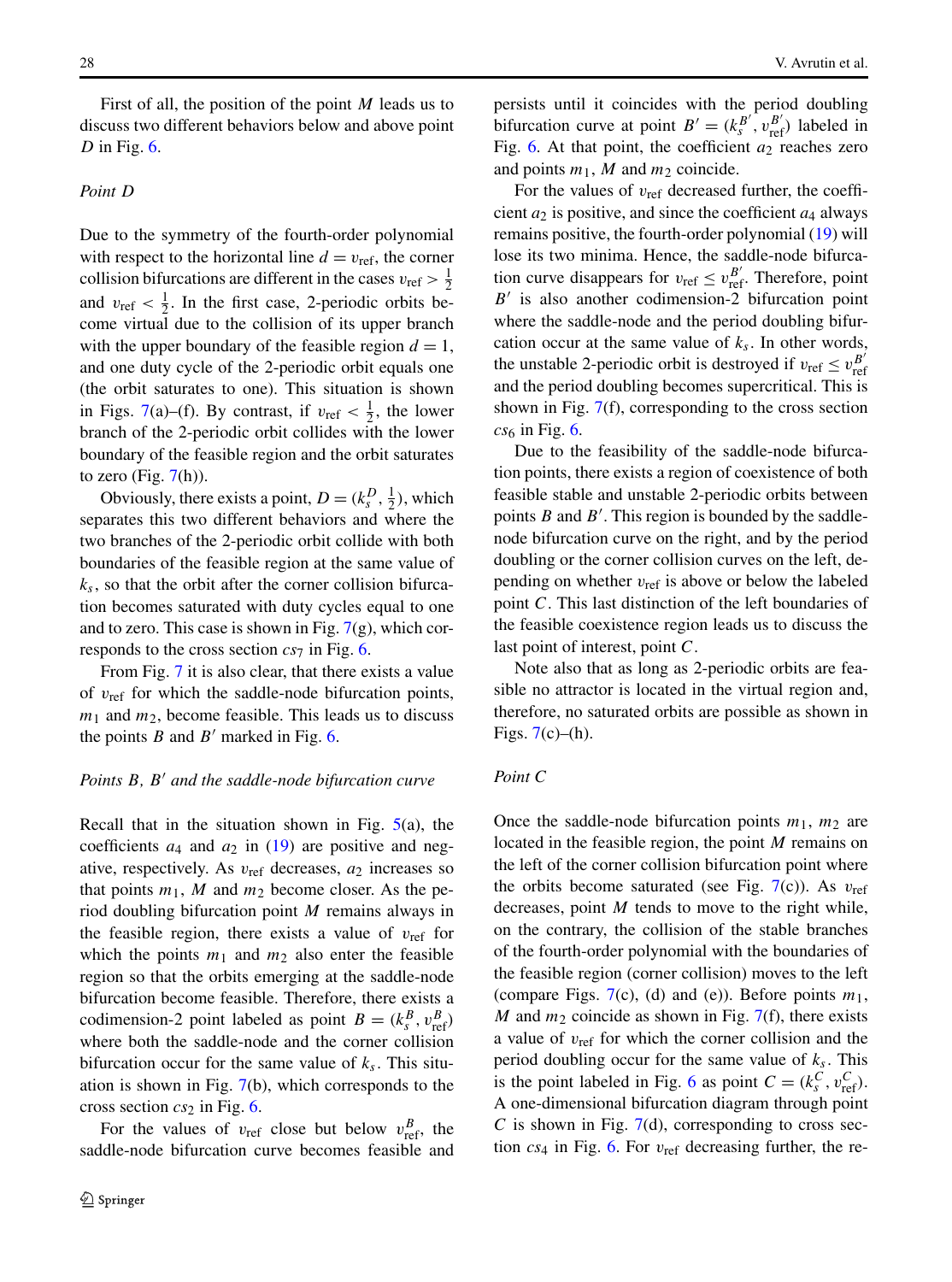7  $(1_u^f, 2_s^f)$ 

2.8484



 $\overline{c}c$ 

2.8488

 $k_{s}$ 

<span id="page-10-0"></span>**Fig. 8** Regions of existence of several objects bounded by *solid curves*. *Gray curve* represents virtual saddle-node bifurcation. The labels  $i_{s/u}^{f/v}$ ,  $i = 1..2$ , refer to a feasible/virtual,

8

 $(1_u^f, 2_v^v, 2)$ 

2.848

gion of feasible coexistence of both 2-periodic orbits is bounded on the left by the period doubling curve.

# *Points A and F*

 $v_{\rm ref}$ 

 $0.5$ 

 $\theta$ 

There exist also in Fig. [6](#page-7-0) two codimension-2 points labeled as *A* and *F* with limiting values  $v_{ref} = 1$  and  $v_{\text{ref}} = 0$ , respectively. There, as the fixed point is located at the boundaries of the feasible domain, the 2-periodic orbits created at the period doubling bifurcation can not be feasible. Hence, for both cases  $v_{\text{ref}} = 0$  and  $v_{\text{ref}} = 1$ , the period doubling bifurcation which causes a 2-periodic orbit to emerge and the corner collision bifurcation which causes this orbit to become virtual occur at the same value of  $k_s$ . Note that for these values of  $v_{ref}$  all solutions will converge to a saturated fixed point for any value of *ks*.

stable/unstable *i*-periodic orbit, respectively.  $2$  and  $\overline{2}$  refer to 2-periodic orbit saturated to 1 or to 0, respectively. See text for details

2.896

 $pd$ 

#### 3.5 Regions of existence in parameter space

2.8492

Based on the results exposed so far, we summarize in Fig. [8](#page-10-0) the regions of existence of all 1- and 2-periodic orbits. Note that in this figure the saddle-node bifurcation curve is shown as a gray curve when this bifurcation occurs outside the feasible interval [0*,* 1] and black otherwise. A dashed horizontal line is also shown to distinguish between the saturation of the 2-periodic orbits to 1 from the saturation to 0. In the following discussions we argue which objects exist in the regions labeled in Fig. [8](#page-10-0).

Under some assumptions and using the algebraic ZAD condition, a similar but one-dimensional study has been performed numerically in [\[5](#page-14-3)] for two and higher-period orbits.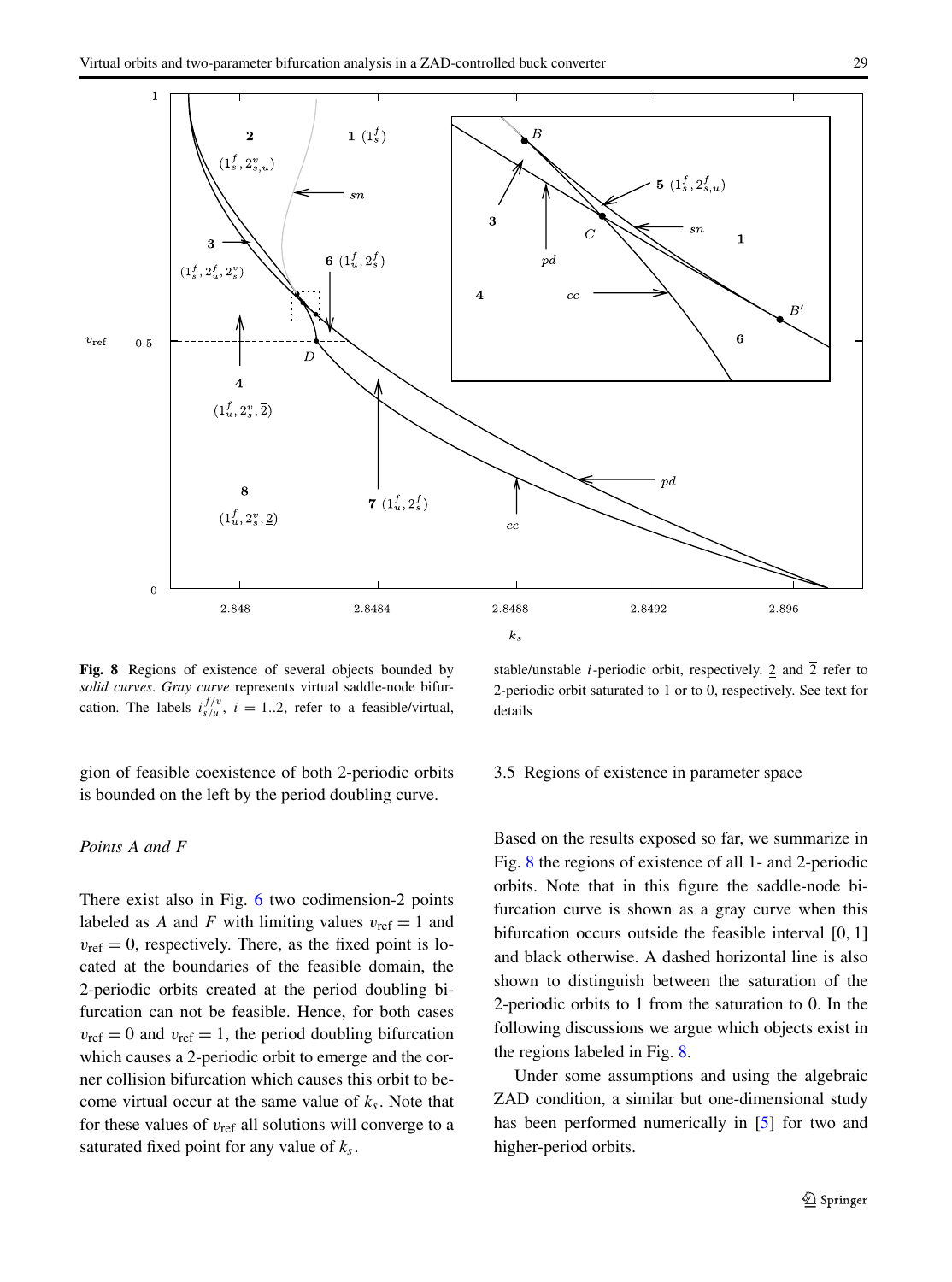# *Regions 1 and 2*

In these regions only the stable fixed point is feasible. The only difference between the Regions 1 and 2 is given by the fact that in the first case there are no 2-periodic orbits, whereas in the second case there exists a stable and an unstable 2-periodic orbit created at the saddle-node bifurcation. However, these orbits are virtual and do not influence the dynamics in any way (see Figs.  $5(a)$  $5(a)$  and  $7(a)$  $7(a)$ ). Especially, since the unstable virtual 2-periodic orbit and hence the basin of attraction of the stable one are located outside the feasible domain, no saturated orbits are possible in Region 2. Hence, in both Regions 1 and 2 all initial values are attracted by the stable fixed point.

#### *Region 3*

This region is confined by the period doubling and the corner collision bifurcation curves above point *C*. Therefore, in this region a stable fixed point coexists with an unstable feasible 2-periodic orbit and with a stable virtual 2-periodic orbit. As the unstable 2-periodic orbit is feasible, the basin of attraction of the virtual stable 2-periodic orbit intersects the feasible region, and therefore the stable fixed point coexists in this region with a 2-periodic orbit saturated to one (see also Fig.  $7(a)$  $7(a)$ ).

## *Regions 4 and 8*

These regions are bounded on the right hand side by the period doubling above *C* and by the corner collision bifurcation curve below this point. As only the unstable fixed point is feasible and no unstable 2-periodic orbits exist there, all orbits are attracted to the boundaries of the feasible region by the stable virtual 2-periodic orbits. Therefore, all typical initial values in both regions converge towards saturated 2-periodic orbits. Depending on whether  $v_{\text{ref}} > \frac{1}{2}$  or not, the orbits saturate to 1 (Region 4) or to 0 (Region 8). As stated above, for  $v_{\text{ref}} = \frac{1}{2}$  the orbits saturate to both values, to 0 and to 1 (see Fig.  $7(g)$  $7(g)$ ).

# *Region 5*

This region is bounded on the right side by the saddlenode bifurcation curve, and, on the left one, by the corner collision bifurcation curve above point *C* and by the period doubling bifurcation curve below. There coexist three different objects and all of them are feasible: stable and unstable 2-periodic orbits and the stable fixed point (see Figs.  $7(c)$  $7(c)$ – $(e)$ ). Therefore, solutions using values of  $k_s$  and  $v_{ref}$  located in that region could converge to the stable fixed point or to a stable 2-periodic orbit with non-saturated duty cycles. As stated above, no saturated orbits exist in this region because the stable 2-periodic orbit is feasible.

#### *Regions 6 and 7*

Below point *C* and between the period doubling and the corner collision bifurcation curves, the fixed point is unstable, the stable 2-periodic solutions are feasible and the unstable 2-periodic ones do not exist (see Figs. [7](#page-8-0)(f)–(h)). Therefore, all typical orbits with parameters located in this region will converge to a nonsaturated 2-periodic orbit as it is the unique attractor that exists there.

<span id="page-11-0"></span>The only reason to distinguish between the Regions 6 and 7 regards the properties of the stable 2-periodic orbit. For values of *v*ref larger (smaller) than  $\frac{1}{2}$ , that is in the Region 6 (7), the stable 2-periodic orbit is located close to the upper (lower) boundary of the feasible domain. This means that the upper (lower) branch of the 2-periodic orbit collides with the boundary of the feasible domain at the corner collision bifurcation, which leads to an orbit saturated to one (zero).

# **4 Numerical simulations**

Let us compare the analytical results reported above with the numerical results when simulating the system for two different situations, for  $v_{ref} = 0.7$  where the system undergoes a subcritical period doubling bifur-cation (Fig. [7\(](#page-8-0)a)) and for  $v_{ref} = 0.3$  where the period doubling bifurcation is supercritical (Fig. [7](#page-8-0)(h)). It will also be shown for the first case, how the dynamics is qualitatively different when considering the algebraic ZAD condition described in Sect. [2.3.](#page-2-6)

The results presented in this section have been obtained by iterating the Poincaré map ([3\)](#page-2-5) using the same initial condition for several values of  $k<sub>s</sub>$  and a fixed value of  $v_{\text{ref}}$ . At each iteration, [\(7\)](#page-3-2) has been solved using a Newton–Raphson method in order to find the value of *d* which satisfies the ZAD condition at the current iteration.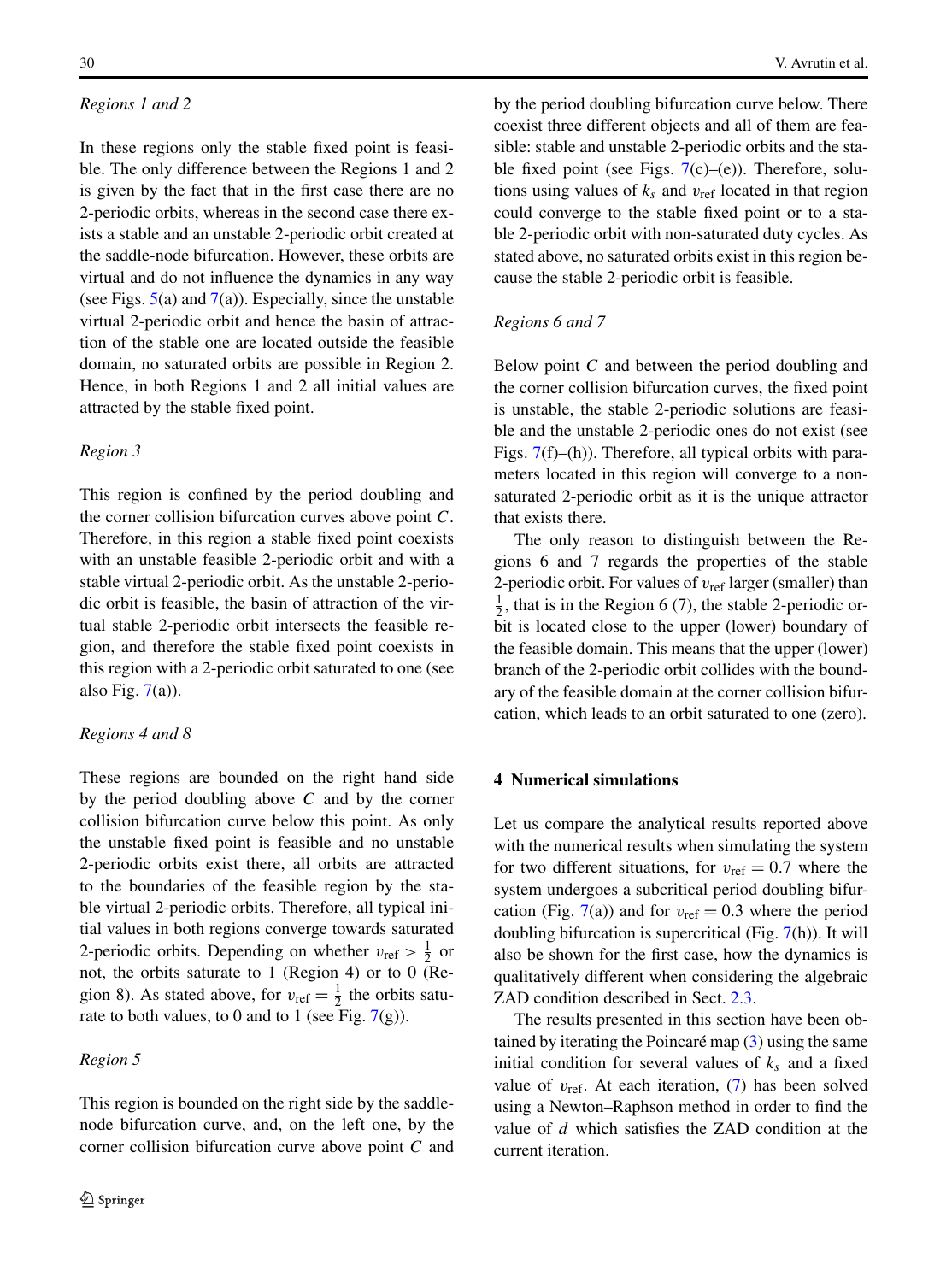<span id="page-12-0"></span>

**Fig. 9** Expected results for  $v_{\text{ref}} = 0.7$ 

From what has been exposed in previous sections, it is clear that, when trying to simulate the system for  $v_{\text{ref}}$  such that the saddle node is not feasible (see Fig.  $7(a)$  $7(a)$ ), a 2-periodic orbit with one saturated duty cycle should be obtained for *ks* located on the left hand side of the period doubling bifurcation. It is also clear that the fixed point should be obtained for  $k<sub>s</sub>$  located on the right hand side of the corner collision bifurcation. However, for  $k<sub>s</sub>$  between these two bifurcations both stable objects coexist (Region 3 of Fig. [8](#page-10-0)), so the asymptotic dynamics in this region depends on the fact to which basin of attraction the initial duty cycle belongs to. As *d* is not a state variable but is related with them through the ZAD condition, let us consider the family of curves  $\zeta(x_0)$  formed by points  $(k_s, d)$  such that, for a certain initial condition  $x_0$ , the ZAD condition is fulfilled in the first interval, that means in [0*,T* ],

$$
\zeta(x_0) = \left\{ (k_s, d(x_0, k_s)) \mid (1 - \gamma k_s, k_s) \times \int_0^T \Phi(t, x_0, d) dt - v_{\text{ref}} T = 0 \right\}.
$$

This curve is shown in Fig. [9](#page-12-0) for a certain value of  $x_0$ .

Let us denote with  $(\bar{k}_s(x_0), \bar{d}(x_0))$  the point given by the intersection of this curve with the unstable 2-periodic branch for a certain  $x_0$ . As for  $k_s > \bar{k}_s$  the orbit is attracted to the fixed point and for  $k_s < \bar{k}_s$ to the 2-periodic orbit with one saturated duty cycle, a jump between the fixed point and the saturated 2-periodic orbit is expected to occur for  $k_s = \bar{k}_s$ when numerically investigating the system, as shown in Fig. [9](#page-12-0). Note that the curve  $\zeta(x_0)$  shown in Fig. 9 looks like a constant function. In fact it is not, but some



<span id="page-12-1"></span>**Fig. 10** Simulations for  $v_{ref} = 0.7$ . (a) Simulations using 10<sup>6</sup>,  $10^7$  and  $4 \times 10^7$  iteration steps. (**b**) Simulations for two different initial conditions. In *gray* the expected jump and the analytical unstable orbit, in black the obtained numerical results after  $4 \times 10^7$  iteration steps

calculations show that  $|\partial d(x_0, k_s)/\partial k_s| \ll 1$  and hence the function is almost constant.

Figure  $10(a)$  $10(a)$  shows the results of numerical simulations calculated for  $v_{ref} = 0.7$ , using 10<sup>6</sup>, 10<sup>7</sup> and  $4 \times 10^7$  iteration steps. As one can clearly see, for the calculation of the bifurcation diagrams a large number of iterations is required. However, for increasing number of iterations the bifurcation diagram calculated numerically gets closer to the one predicted analytically. Consequently, we observe the *critical slowing down* effect; that is, the closer  $k_s$  gets to  $\bar{k}_s$ , the slower the dynamics is. This is because an orbit using an initial value in a small vicinity of the unstable 2-periodic orbit which separates the basins of two coexisting attractors, needs more iteration steps to leave this vicinity as the vicinity gets smaller. This is the reason why practically instead of the predicted jump a smooth transition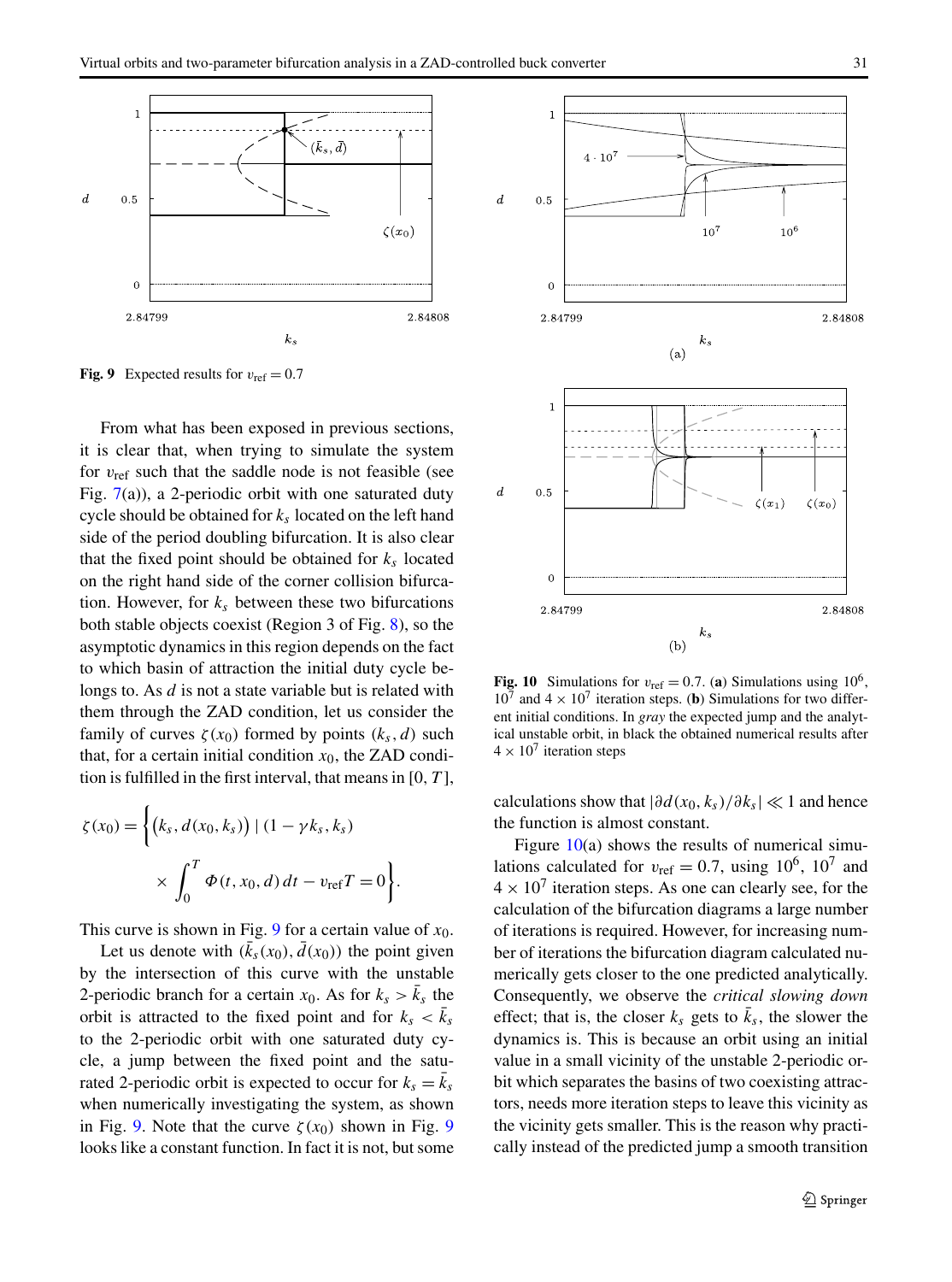

<span id="page-13-1"></span>**Fig. 11** Bifurcation diagram using the piecewise-linear approximation of *s(t)*

from the fixed point to the saturated 2-periodic orbit will be observed, as can be clearly seen in Fig.  $10(a)$  $10(a)$ . Especially the results obtained using only  $10<sup>6</sup>$  iteration steps are far from the expected ones.

As already indicated in Fig. [9](#page-12-0), the value of  $k_s$  where the jump between the fixed point and the saturated 2-periodic orbit occurs, that is  $\bar{k}_s$ , depends on the used initial condition. Figure  $10(b)$  $10(b)$  shows the results obtained numerically using two different initial conditions and confirms this result.

Let us finally emphasize that all analytical results discussed above concern the system verifying the transcendental ZAD condition exactly. As mentioned in previous sections, when the error surface  $s(t)$  is replaced by a piecewise-linear function in order to obtain a closed expression for the duty cycle (algebraic ZAD condition), one obtains qualitatively different results as the described above. Especially, using the same parameter values and initial conditions as in Fig.  $10$ , we obtain for the map using  $(9)$  $(9)$  to compute the duty cycle  $d$ , the results shown in Fig.  $11$  (see also  $[4, 5]$  $[4, 5]$  $[4, 5]$  $[4, 5]$ ). As shown in this figure, the saddle-node bifurcation and the subcritical structure of the period doubling bifurcation no longer exist. Instead, a supercritical period doubling bifurcation is detected. Remarkably, this holds for all values of  $v_{ref}$  and hence, when using the algebraic ZAD condition, the period doubling bifurcation curve will be detected on the right hand side of the corner collision bifurcation curve in parameter space for all values of *v*ref.

From previous sections it is clear that when simulating the system for  $v_{ref} = 0.3$ , that means below point *D* in Fig. [6,](#page-7-0) a supercritical period doubling bi-



<span id="page-13-2"></span>**Fig. 12** Simulations for  $v_{ref} = 0.3$  using  $10^6$ ,  $3 \times 10^6$  and  $10^7$ iterations

<span id="page-13-0"></span>furcation will be detected. Fig. [12](#page-13-2) confirms this result and demonstrates again the critical slowing down effect.

# **5 Conclusions**

We reported a procedure which provides an analytical description of the bifurcation structures occurring in linear systems with a piecewise-linear nonautonomous periodic control. The procedure was based on the lemma about periodic orbits in these systems recently given in [\[10](#page-14-7)]. We applied this procedure to the fixed points and 2-periodic orbits in a buck converter controlled by the ZAD strategy.

It was demonstrated that depending on the value of the parameter  $v_{\text{ref}}$ , the period doubling bifurcation in this system may be both subcritical and supercritical. Considering feasible and virtual orbits we showed that the investigated system undergoes also a saddle-node bifurcation. For many parameter values the 2-periodic orbits emerging at this bifurcation are virtual and hence will be not observed. However, we detected the codimension-2 bifurcation point where the saddlenode bifurcation becomes feasible. This allowed us to detect a region in the parameter space where a stable fixed point coexists with non-saturated 2-periodic orbits. We also showed that the transition between the subcritical and the supercritical period doubling bifurcations occurs at the codimension-2 point (not reported until now) where additionally a saddle-node bifurcation is destroyed.

We presented a unified description of all codimension-2 bifurcation points involving fixed points and